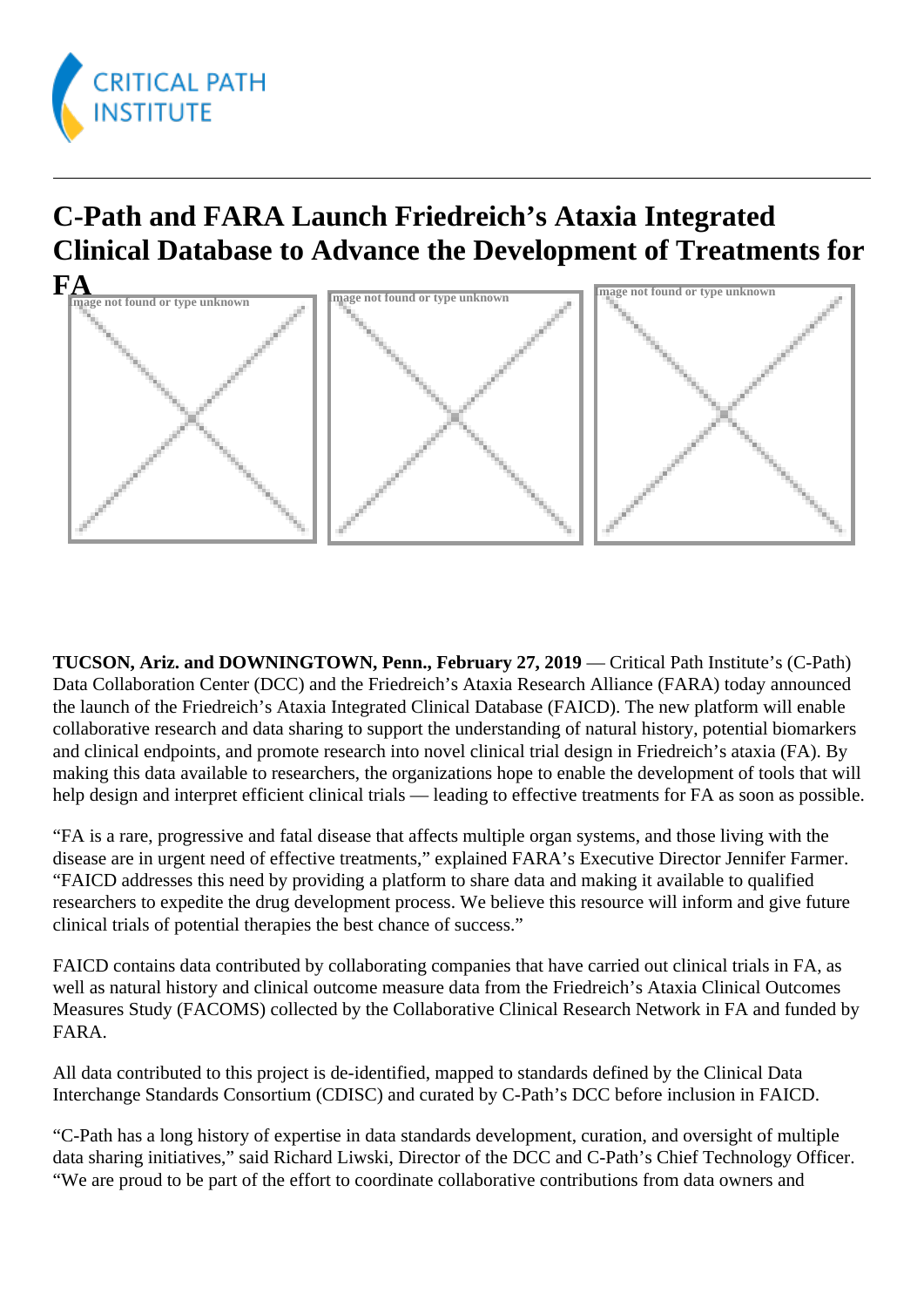integrate that data into a single database for this rare, degenerative and life-shortening neuromuscular disorder."

Researchers interested in contributing data to FAICD and/or utilizing the database to advance FA-related research initiatives can learn morelatps://cpathdev3.lotosnile.com/programs/dcc/projects/friedreichs[ataxia](https://cpathdev3.lotosnile.com/programs/dcc/projects/friedreichs-ataxia/)/.

## About Friedreich's Ataxia:

Friedreich's ataxia (FA) is a debilitating, life-shortening, degenerative neuromuscular disorder. About one 50,000 people in the United States has FA, with most having onset of symptoms between the ages of 5 ard 18. Adult, or late-onset, FA is less common (less than 25 percent of diagnosed individuals), and can occur anytime during adulthood.

The signs and symptoms of Friedreich's ataxia are:

- loss of coordination (ataxia) in the arms and legs
- fatigue, energy deprivation and muscle loss
- vision impairment, hearing loss, and slurred speech
- aggressive scoliosis (curvature of the spine)
- diabetes mellitus (insulin-dependent, in most cases)
- serious heart conditions, including hypertrophic cardiomyopathy and arrhythmias

The progressive loss of coordination and muscle strength leads to motor incapacitation and the full-time use of a wheelchair. Most young people diagnosed with FA require mobility aids such as a cane, walker or wheelchair by their teens or early 20s. There is presently no treatment for FA.

About the organizations:

Image not found or type unknown

C-Path (Critical Path Institute) is an independent, nonprofit organization established in 2005 as a public and private partnership. C-Path's mission is to catalyze the development of new approaches that advance medical innovation and regulatory science, accelerating the path to a healthier world. An international lead